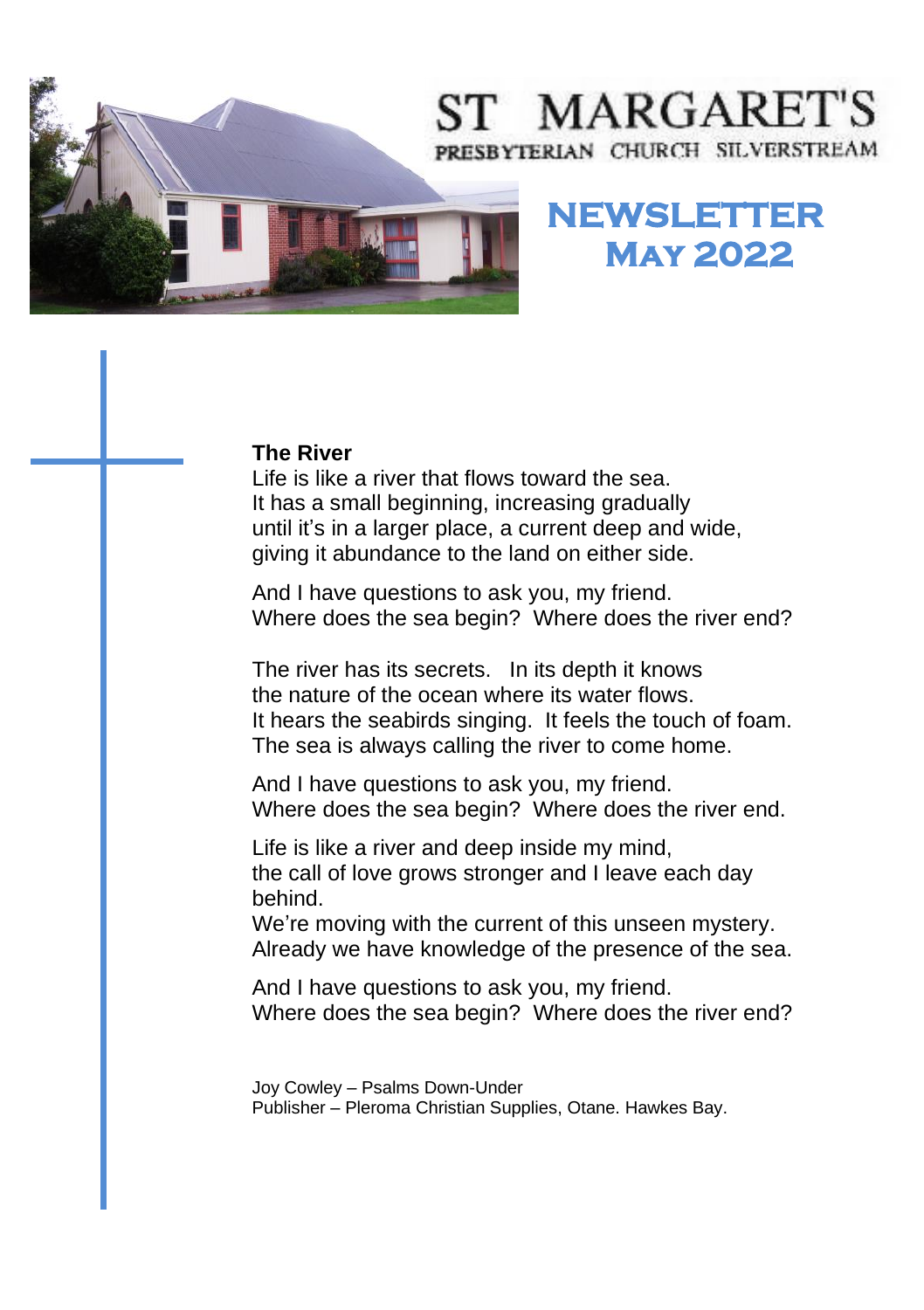#### Dear Friends

Easter is like so many other things that we wait for and prepare for and which then come and go in a hurry. We prepared for Easter throughout Lent in our services. We celebrated Jesus' triumphal entry into Jerusalem on Palm Sunday and also noted the shadow of Holy Week that was already there on that day. We grieved through Maundy Thursday and the events of the Last Supper, Jesus' betrayal by Judas and Jesus' arrest and trial. On Good Friday we shared in a quiet service as we thought about Jesus' death. And then on Easter Day we rejoiced in the new life that Easter is all about. I hope Easter was a meaningful and peaceful time for you and that you didn't eat too much chocolate.

Now we move on in our Church year to Pentecost and then the long season of ordinary readings which go right through to next Advent in late November.

Some of you may be wondering when we are going to have our new minister. I'm sorry to tell you we will be waiting for a while yet. The Ministry Settlement Board are meeting and getting on with the process to be followed. At the moment work is being done on the Parish Profile which is sent out to any minister indicating an interest in St Margaret's. This takes time to prepare so we have to be patient.

But just as life goes on for us in our personal lives, so life goes on in the Parish. We offer services each Sunday as usual. Of course, we have the extra option now of joining the service on Zoom. I think it is great to have this facility, but it doesn't make up for being there and sharing as a community. All the time Covid is with us we are all having to be careful about where we choose to go that involves a crowd. We continue to wear masks to keep ourselves and others safe. I have been very happy that we are sharing morning tea after the service again and that we will be going back to having the shared lunch from May onwards. We need the 'normal' events to keep us positive.

St Margaret's has always been a community that loves and supports each other. There is nothing to stop this continuing. We don't need a minister to keep us doing this! In this 'still not quite normal' time, let's make sure that we keep in touch with each other and that we work hard to keep our parish alive and well.

Lynn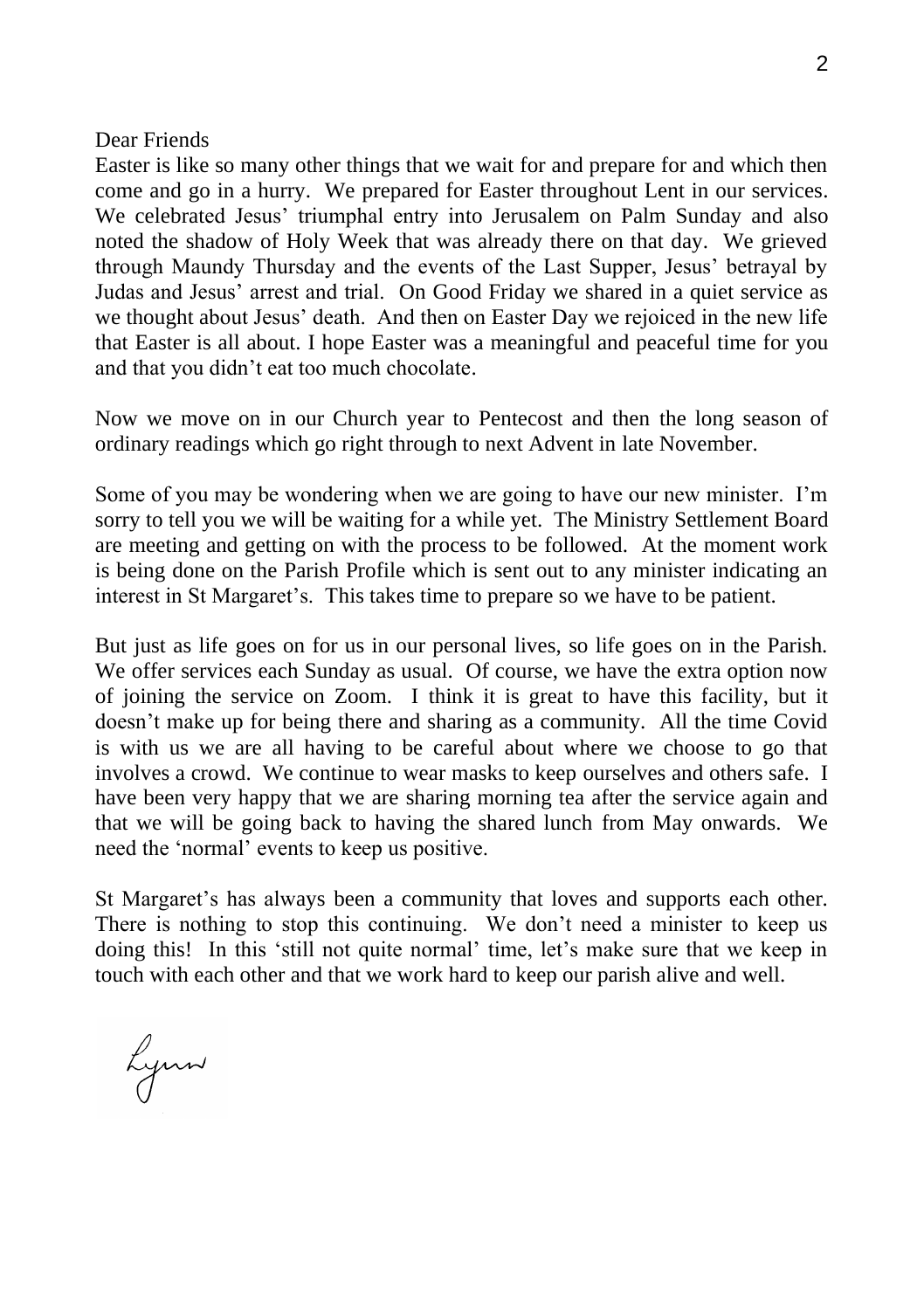### **Pastoral:**

- Our thoughts and prayers are with Margaret Donaldson and family. Richard died peacefully at home on Sunday 10 April 2022.
- Pat Lerwill recently had a fall and broke her hip which has resulted in a full hip replacement. We extend our best wishes to Pat for a full recovery.
- Those of you who have been in the parish a long time may remember Arthur & Vera Treble who lived on Fergusson Drive. Vera died on Tuesday 12 April. They have lived in Cambridge for some years.

### **Lectionary:**

|     | 1 May Acts 9:1-6 Psalm 30 Revelations 5:11-14 John 21:1-19         |               |
|-----|--------------------------------------------------------------------|---------------|
| - 8 | Acts 9:36-43 Psalm 23 Revelations 7:9-17 John 10:22-30             |               |
| 15  | Acts 11:1-18 Psalm 148 Revelations 21:1-6 John 14:23-29            |               |
| 22  | Acts 16:9-15 Psalm 67 Revelations 21:10, 22-22:5 John 14:23-29     |               |
| 29  | Acts 16:16-34 Psalm 97 Revelations 22:12-14,16-17,20-21            |               |
|     |                                                                    | John 17:20-26 |
|     | 5 June Genesis 11:1-9 Psalm 104:24-34,35b Acts 2:1-21 John 14:8-17 |               |

### **Rosters**

### **Morning Tea**

|    | 5 June Lin Coleman/Karen Coleman    |     | <b>Audio Visual</b>        |  |
|----|-------------------------------------|-----|----------------------------|--|
| 29 | Lorna Moir/Margaret Opray           | 18  | Mike McInnarney            |  |
| 22 | Derilene Aston/Jacqueline Kitchen   |     |                            |  |
| 15 | Sue Taylor/Delwyn Frederikson       |     | 4 June Andries Labuschagne |  |
| 8  | Jan Hill/Pam Hurly                  | 21. | <b>Richard Harrison</b>    |  |
|    | 1 May Chris Scotton/Ainsley Andrews |     | 7 May Malcolm Galloway     |  |
|    |                                     |     |                            |  |

### **Church Cleaning**

| 1 May<br><b>Ainsley Andrews</b> |
|---------------------------------|
|---------------------------------|

- 8 Fono Williams
- 15 Shirley Harrison
- 22 Rosenda Upton
- 29 Lynley McInnarney
- 5 June Helen Bassett

### **Lawns**

- 1 May David Lottering
- 8 Hazel O'Brien
- 15 Alfred Enslin
- 22 David Lottering
- 29 Hazel O'Brien
- 5 June Alfred Enslin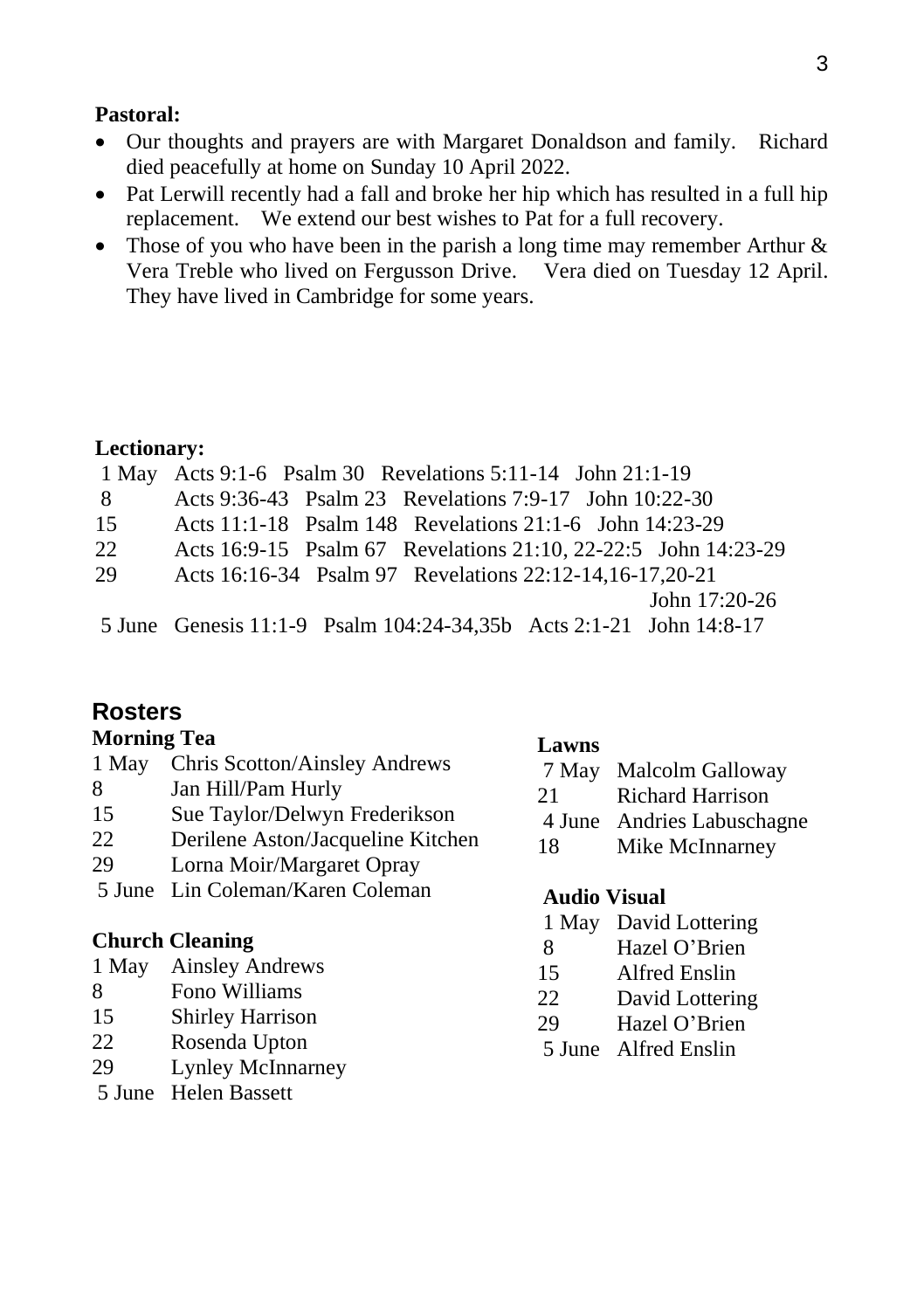

4

**14 May 2022 10.00 a.m. – 1.00 p.m. St. Margaret's Church Dunns Street, Silverstream**

**We will be selling anything that reflects the good things about winter ……**

**Warm clothes (old & new); jackets, hats, scarves, beanies, books, puzzles Soup Cafe**

**Lorna Moir 528.2681**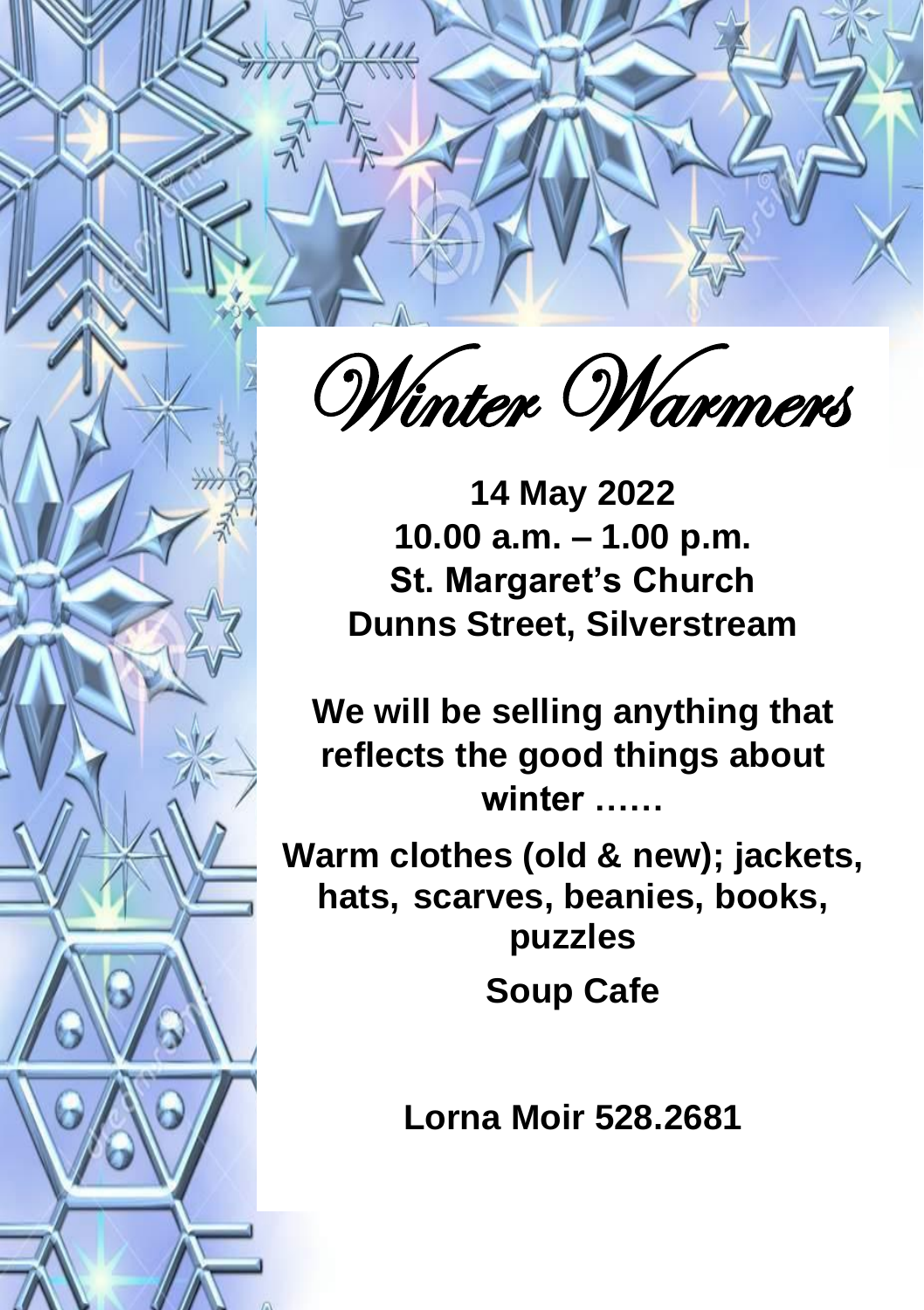

- **Badminton** has recommenced on Thursday evenings, starting at 7.30 p.m. in the church hall. Bring your own racket and wear soft shoes. For further information contact Trevor English 527.8366.
- **Evening Fellowship** meets on Wednesday 11 May, 7.30 p.m. in the lounge. Our speaker will be Janette McKevitt - "Anecdotes from a career in child development". Please remember to bring along your item for the Winter Warmers raffle basket. If you have forgotten what you chose, just ask Lois to check.
- **Scrapbooking & Cardmaking –** Sunday 15 May 12.00 noon to approx.. 3.00 p.m. in the church lounge. Phone Pam Hurly for more details 528.5461.
- **Wednesday drop in afternoon tea** (replacing Afternoon Fellowship). 1st Wednesday in month (next one : 4th May) 2.00 p.m. - 2 Fendalton Crescent. All welcome. No need to bring a plate!

At a special meeting held on Sunday 3 April the congregation approved the Ministry Settlement Board (MSB) report to Presbytery Central on the life and health of St Margaret's Church.

That report recommended that St Margaret's should be allowed to proceed with seeking a full-time National Ordained Minister. The final decision on that recommendation rests with Presbytery Central, and its Leadership Workgroup is currently considering the report.

In the meantime, the St Margaret's MSB members, together with Session, have continued work on developing a Parish Profile for St Margaret's. This is an important document that provides a wide range of information about St Margaret's - our people, our local and wider community, our worship, our buildings, our groups and activities etc. A draft Parish Profile will be considered by the MSB at the end of April.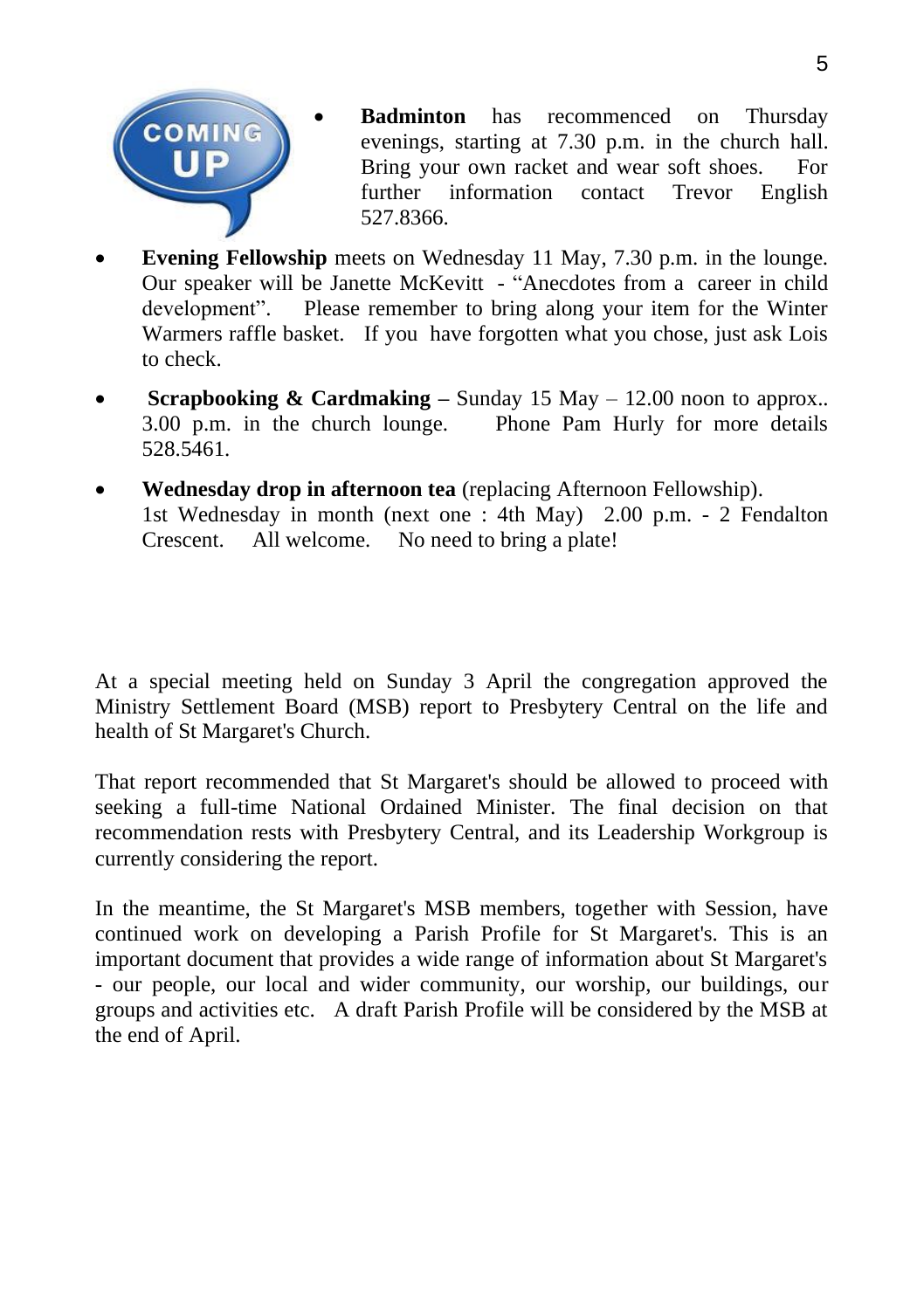

### **Children, Youth & Families @ St.Margaret's MAY 2022**

### **PLAY GROUP**

St Margaret's playgroup are wanting to start again in Term Two. We would like to add new helpers for Thursday mornings. No start date yet confirmed. Please contact me, Ainsley, 0273873302 or 5278090. Thank you.

### **SUNDAY SCHOOL**

We hope the children had a fun school holidays and we look forward to welcoming them back on Sunday 8 May (Mothers Day).

### **CONTACTS**

**Sunday School** Nicki - 5288106 **Playgroup** Ainsley - 5278090 **Youth Group** Jo - 021616376 or Delena 9776338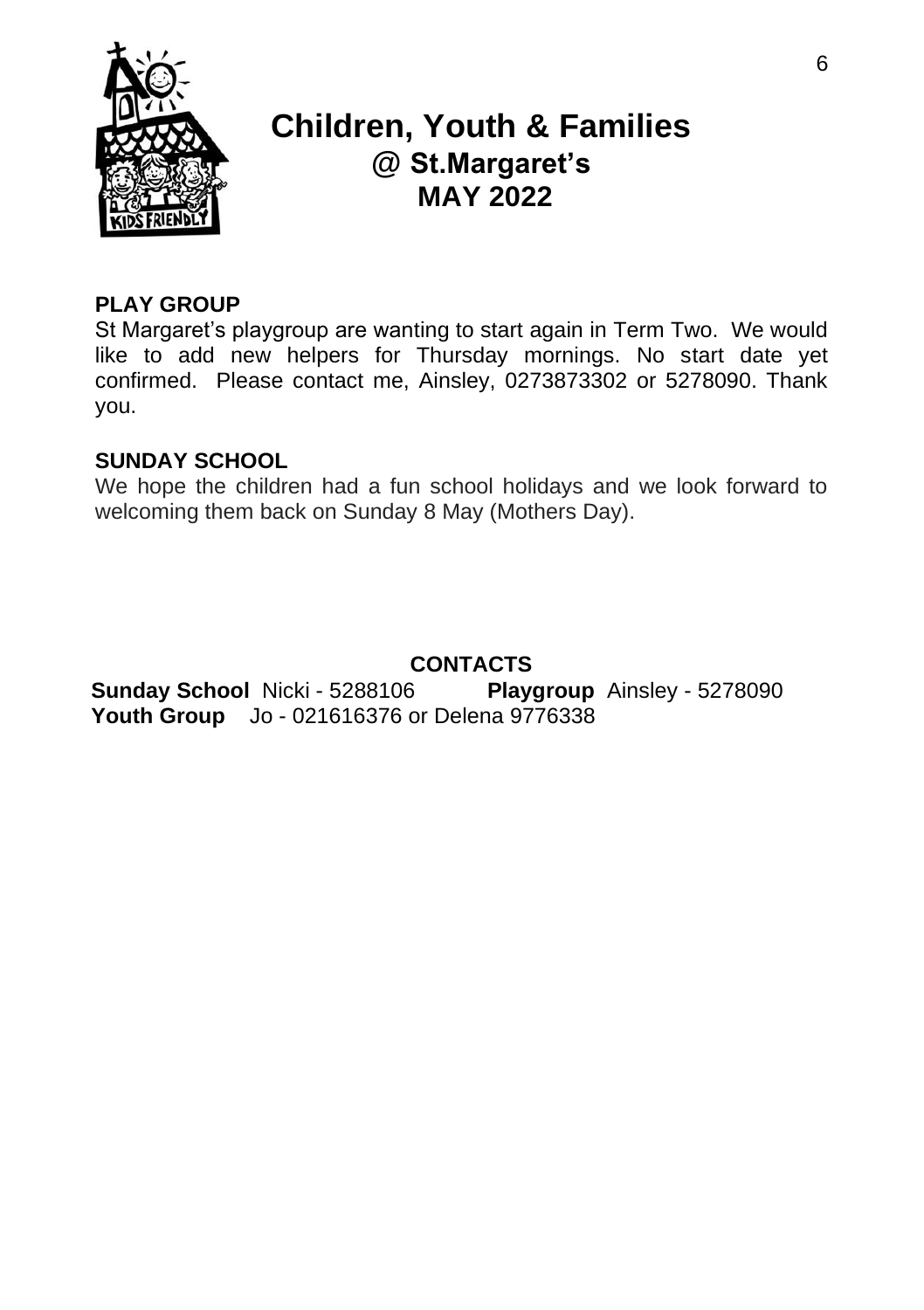### **STATEMENT OF FINANCIAL PERFORMANCE ACTUAL v BUDGET**

## **9 MONTHS JULY 2021 - MARCH 2022**

|                                  | $Mar-22$ | Total  | <b>Budget</b> | Gain (Loss)     |
|----------------------------------|----------|--------|---------------|-----------------|
|                                  | Mth      | 9 Mths | 9 Mths        | Actual v Budget |
| <b>INCOME</b>                    |          | YTD    |               | 8 Mths          |
| <b>Giving</b>                    |          |        |               |                 |
| Envelopes                        | 813      | 7,519  |               |                 |
| <b>Automatic Payments</b>        | 7,614    | 59,561 |               |                 |
|                                  | 8,427    | 67,080 | 71,250        | (4,170)         |
| Loose                            | 84       | 598    | 1,500         | (902)           |
| <b>Donations General</b>         | 1,120    | 2,510  | 7,500         | (4,990)         |
| Donations Organ & Music Fund     |          | 250    |               | 250             |
| <b>Donations Laptop Computer</b> |          | 1,000  |               | 1,000           |
|                                  | 9,631    | 71,438 | 80,250        | (8, 812)        |
| <b>Fund Raising - see below</b>  | 400      | 4,804  | 18,000        | (13, 196)       |
| <b>L&amp;R Snell Trust</b>       |          |        |               |                 |
| <b>Interest</b>                  | 570      | 1,228  | 750           | 478             |
| Church & Hall hire               |          | 1,451  | 3,750         | (2,299)         |
| <b>Mission</b>                   |          |        |               |                 |
| <b>CWS Christmas Appeal</b>      | 20       | 424    | 1,000         | (576)           |
| CWS Special Appeals (Tonga)      |          | 286    |               | 286             |
| <b>Bible Society</b>             |          | 170    | 300           | (131)           |
| <b>Total Income</b>              | 10,622   | 79,800 | 104,050       | (24,250)        |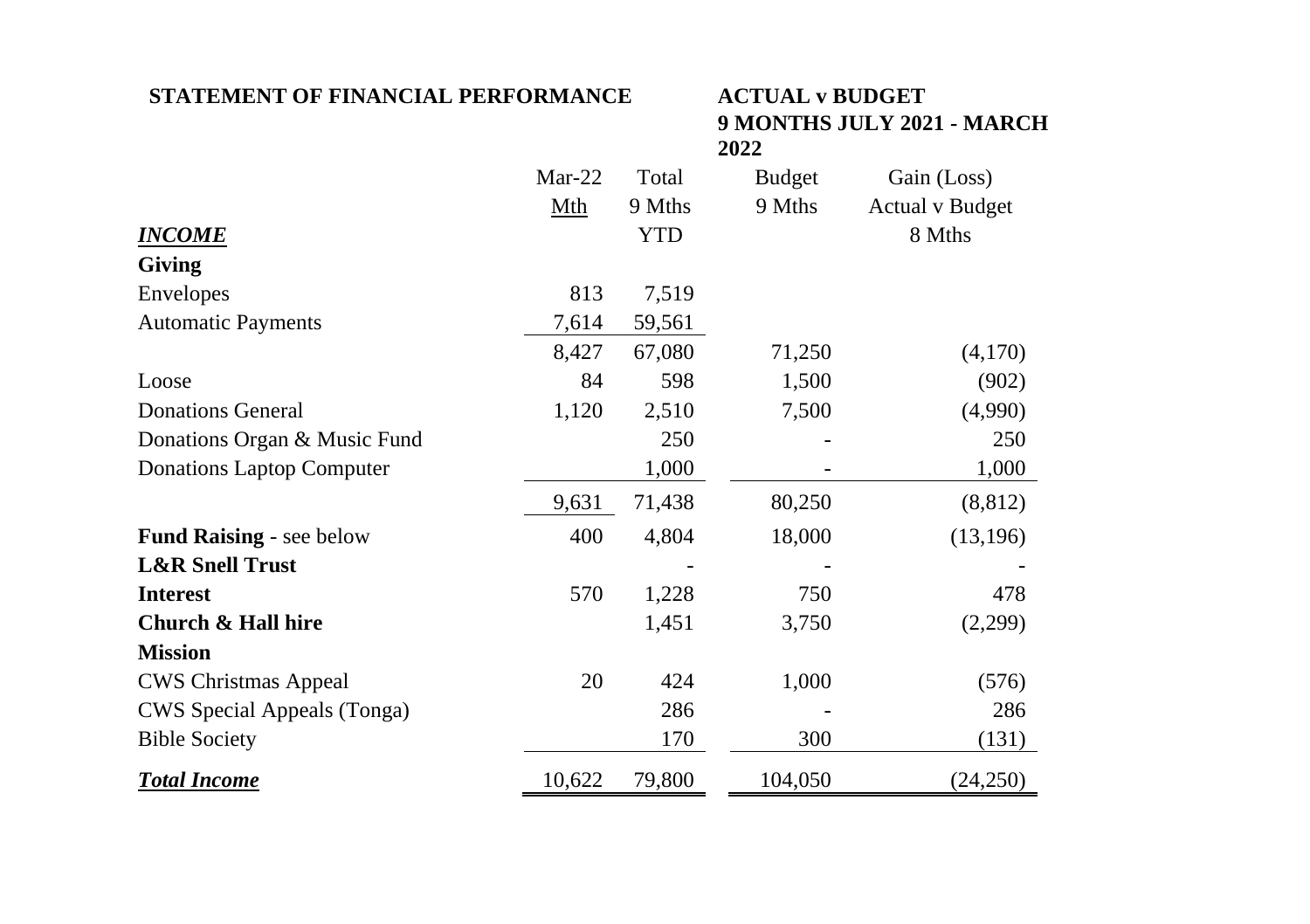### *EXPENSES*

| <b>Administration</b>                 | 1,237 | 11,115 | 10,521 | (594)     |
|---------------------------------------|-------|--------|--------|-----------|
| <b>Christian Education</b>            |       | 764    | 600    | (164)     |
| <b>Ministry</b>                       | 450   | 16,584 | 45,625 | 29,041    |
| <b>Mission</b> Incl. Pinehaven School | 20    | 978    | 1,800  | 822       |
| <b>Property Expenses</b>              | 531   | 9,940  | 18,938 | 8,997     |
| <b>Total Expenses</b>                 | 2,238 | 39,381 | 77,483 | 38,102    |
| <b>Operating Surplus (Deficit)</b>    | 8,383 | 40,419 | 26,567 | 13,852    |
| <b>Assets expensed</b>                |       |        |        |           |
| Laptop Computer                       |       | 814    |        | (814)     |
| <b>Net Surplus (Deficit)</b>          | 8,383 | 39,605 | 26,567 | 13,038    |
| <b>Fund Raising analysis</b>          |       |        |        |           |
| Fair (Jam March 2022)                 | 400   | 400    | 15,000 | (14,600)  |
| Plant Fair net of \$1907.85 Costs     |       | 4,184  | 3,000  | 1,184     |
| Winter Warmers                        |       | 210    |        | 210       |
| <b>Masks</b>                          |       | 10     |        | 10        |
|                                       | 400   | 4,804  | 18,000 | (13, 196) |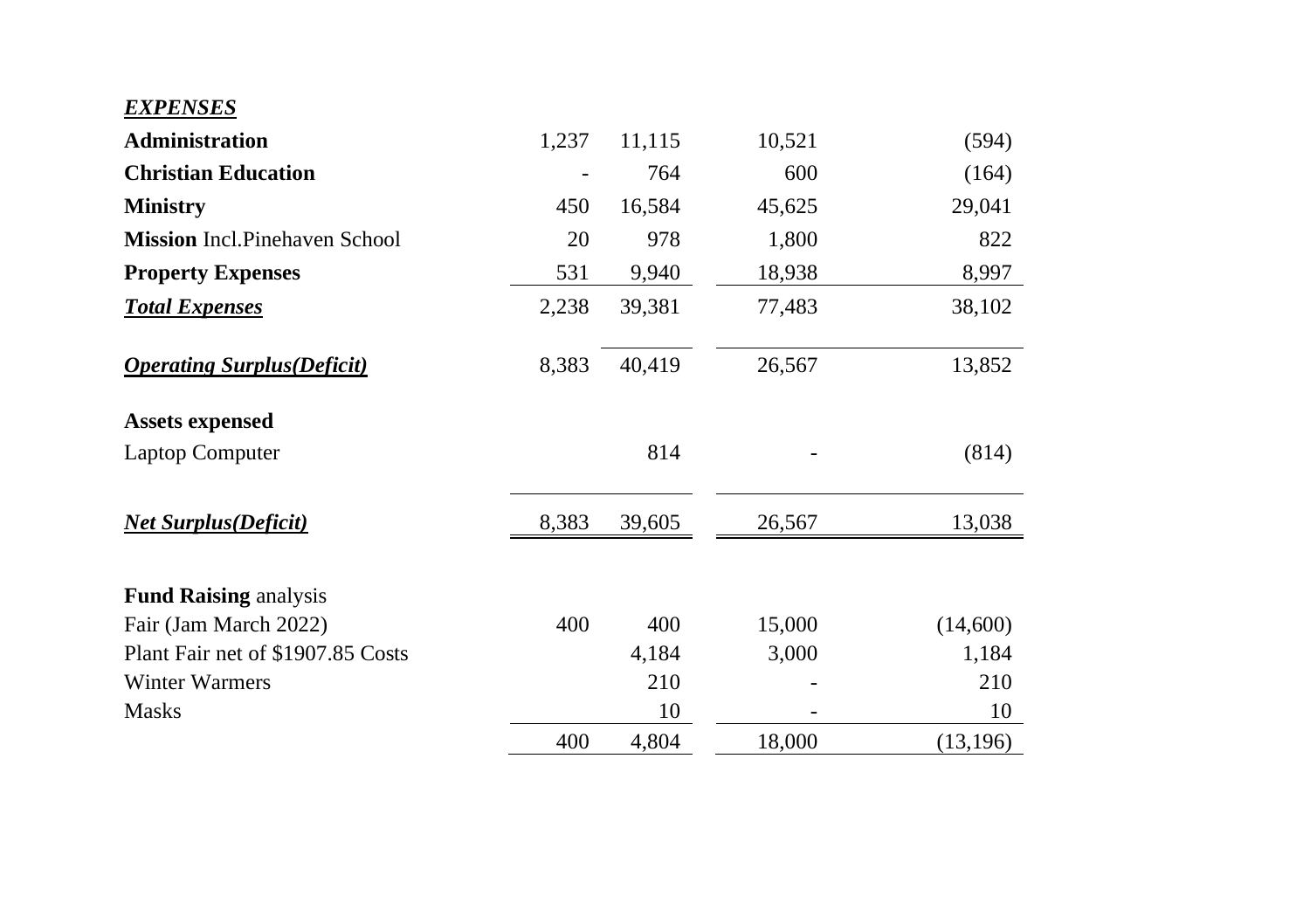The above figures do not include the transfer on 8 December 2021 of residual funds from the 25th HV Girls Brigade Co amounting to \$1,782.43 which are being held for future training. Funds available for general operations amounted to \$112,730.17 at 31 March 2002

**RETIREMENT FROM MANAGERS:** Martin Barr has retired from Managers. He joined the Board in June 2012 and has been an integral member since but support for his family and increased business commitments especially since COVID-19, have understandably led to his decision. Martin also provided valuable input to our Health & Safety Committee. Thankyou Martin.

**CHURCH FLOOR:** The right hand side of the aisle at the front of the Church near the first and second rows of seating has been marked off with small Orange Cones and Safety Tape. This marks part of the floor which needs repair and we are looking at options for fixing this so please take care around this area.

### **ENVELOPE, AP, and INTERNET BANKING RECEIPTS**

Receipts for the Tax year ended 31 March 2022 have been issued, mostly via Email, but if you have not received yours, please contact Lance Hurly. These Receipts can be used to claim Rebates from IRD for 33c in \$, subject to the level of the individual's taxable income. The following table shows how donations can increase if the annual Rebates are progressively added to each year's contribution.

| Year           |       | <b>Basic</b>    | Rebate @     | <b>Donation</b> |  |
|----------------|-------|-----------------|--------------|-----------------|--|
|                |       | <b>Donation</b> | 33 c in \$   | + Rebate        |  |
|                |       | 100.00          |              | 100.00          |  |
| $\overline{2}$ |       | 100.00          | 33.00        | 133.00          |  |
| 3              |       | 100.00          | 43.89        | 143.89          |  |
| 4              |       | 100.00          | 47.48        | 147.48          |  |
| 5              |       | 100.00          | 48.67        | 148.67          |  |
|                | Total | 500.00<br>S.    | 173.04<br>S. | \$673.04        |  |

If you would like more information about this system, please talk to Lance Hurly, Envelope Treasurer (528 5461) or Jacqueline Kitchen, Envelope Secretary (528 2113).